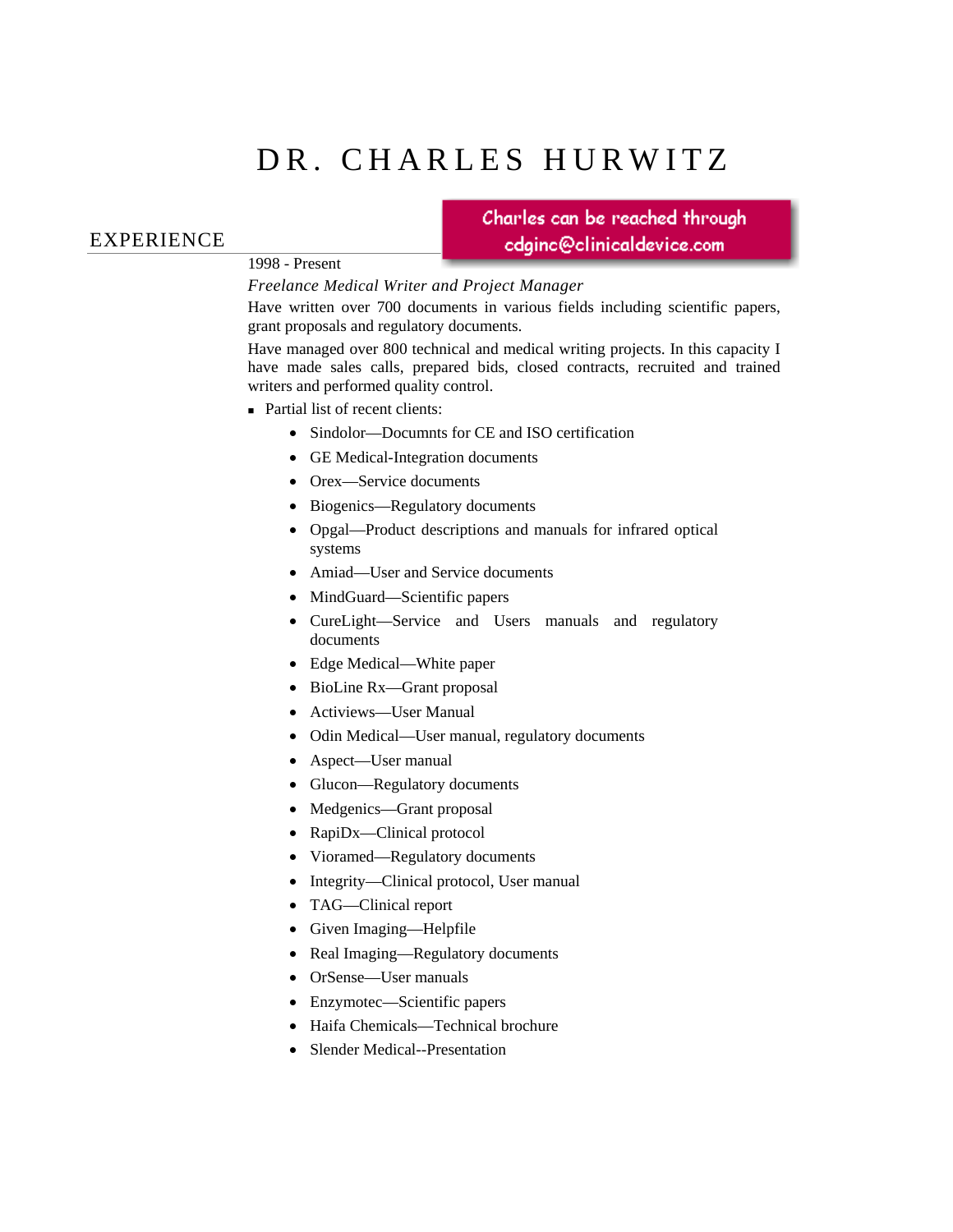| 1993-1997                                                     | ChemoTech Technologies             | Haifa           |  |
|---------------------------------------------------------------|------------------------------------|-----------------|--|
| Research Scientist                                            |                                    |                 |  |
| • Directed flow cytometry lab                                 |                                    |                 |  |
| • Responsible for operation and maintenance of flow cytometer |                                    |                 |  |
| • Wrote quarterly and annual reports                          |                                    |                 |  |
| • Prepared numerous internal reports                          |                                    |                 |  |
|                                                               | 1987-1989 Plant Biotech Industries | Akko            |  |
| Research Scientist                                            |                                    |                 |  |
| • Directed vegetable in vitro propagation group               |                                    |                 |  |
| • Wrote quarterly and annual reports                          |                                    |                 |  |
| 1985-1987                                                     | <b>Adavanced Genetic Sciences</b>  | Berkely, CA USA |  |
| Research Scientist                                            |                                    |                 |  |
|                                                               |                                    |                 |  |

**Perormed research on in vitro selection** 

# EDUCATION

| 1997                          | In Other Words                        | Akko, Israel  |  |
|-------------------------------|---------------------------------------|---------------|--|
| • Technical Writing           |                                       |               |  |
| 1989–1993                     | Technion                              | Haifa, Israel |  |
| $\blacksquare$ D.Sc., Biology |                                       |               |  |
| 1981-1983                     | University of Massachusetts, Amherst. | MA, USA       |  |
| • M.Sc., Plant Pathology      |                                       |               |  |
| 1976-1980                     | <b>Boston University</b>              | MA, USA       |  |
| • BA, Biology                 |                                       |               |  |

## LANGUAGES

English—Mother Tongue. Hebrew –Mother Tongue Level

# CITIZENSHIP

- **American**
- **Israeli**